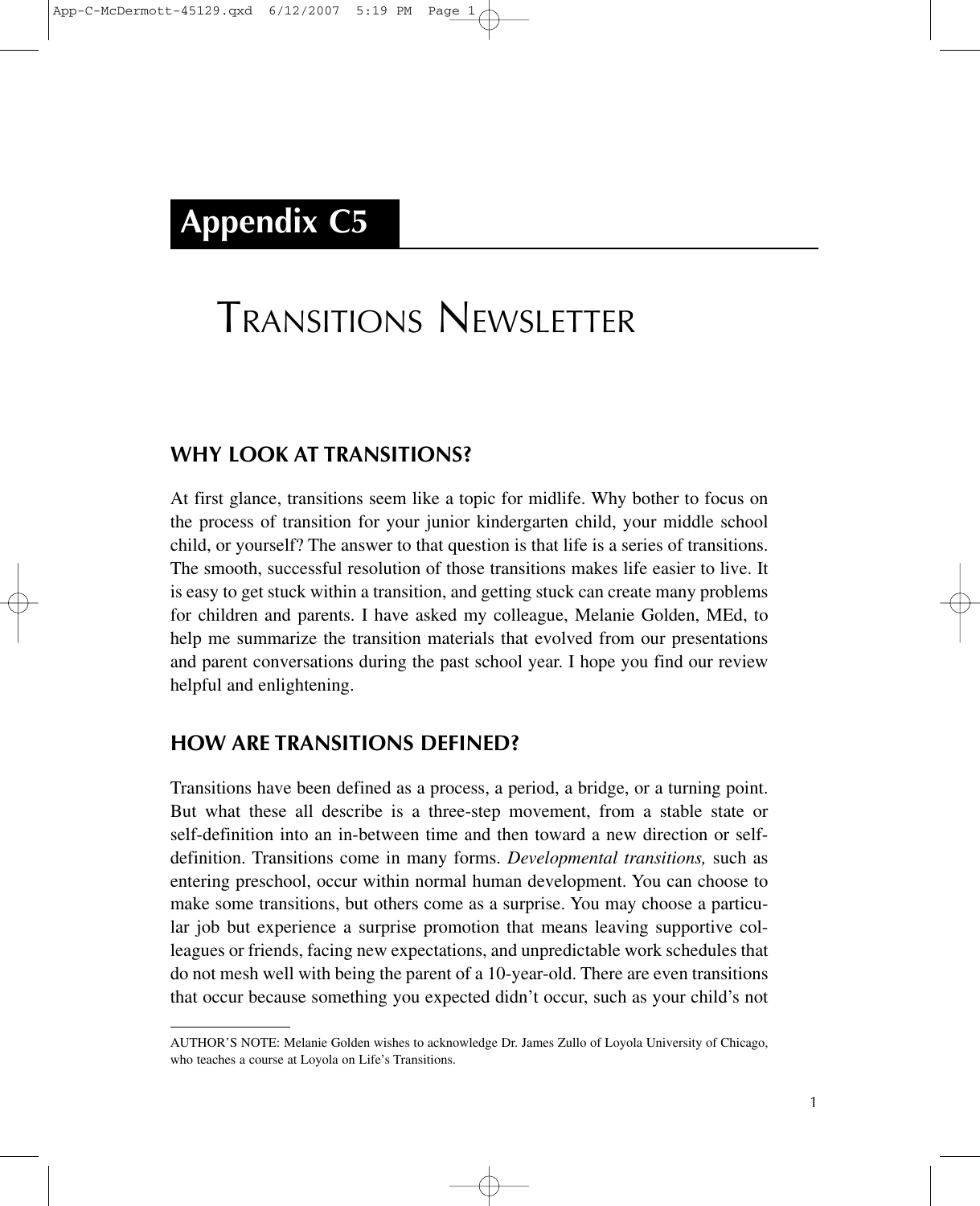#### 2 DEVELOPING CARING RELATIONSHIPS

wanting to join the basketball team at school although at the same age, you did. Some transitions sneak up on you without your realizing it, such as your child's graduation from high school, and others arise just because your life is on hold for one reason or another. There are transitions that bring changes in your roles, your relationships, your routines, or your basic assumptions about life and about people.

#### **THE TRANSITION PROCESS: WHAT IS MEANT BY BEGINNING WITH ENDINGS?**

Some parents have been surprised when we have opened presentations on transition with the statement, "All transitions begin with an ending." We add that every ending comes with losses that should be grieved. This might sound too much like therapy to some. I prefer to tell children that they need to think about what is changing in their lives. What losses are they sad over as they face a new beginning? If they are moving from their preschool, they would profit from listing all that will change for them. They will probably lose their routine; their teacher; their schedule; their classmates; their friendly classroom; their cot and cubby hole; a friendly school janitor, cook, or secretary; and their morning or afternoon at-home time with mom or dad or a caregiver. These are real losses for children. They need an opportunity to acknowledge them and even preserve memories with a scrapbook, find ways to stay connected with some classmates and school staff, keep special child-parent home relaxing time, and identify ways the new school will be both different and the same from the old school. Children may be out of sorts, sad, angry, and so on, because they have not had an opportunity to think about this transiton consciously and with your support. Of course, this same process is also helpful for high school students leaving for college.

I put a collage of my son's family's and friends' pictures in his suitcase when he left for college. While his sister did this on her own, he did not even think of doing it, nor would he have done it if I had suggested it earlier. He displayed the collage immediately in his new, empty dorm room without commenting at all. He had been very crabby and distracted on the trip to school and once we arrived. I can only hope the pictures helped him remember us and reminded him we were with him in spirit. I feel the care packages, letters from home, and e-mail and phone connections helped make the transition easier. Knowing this information on transitions helped me not to take his crabbiness personally and not to launch into a lecture on all we had done for him to get him to that point. A week later, he e-mailed to thank us for all we had done and apologized for being in such a fog the previous week.

Why are endings so hard? Each ending revives all past endings, especially if we have ungrieved losses related to them. If a child has had problems moving in the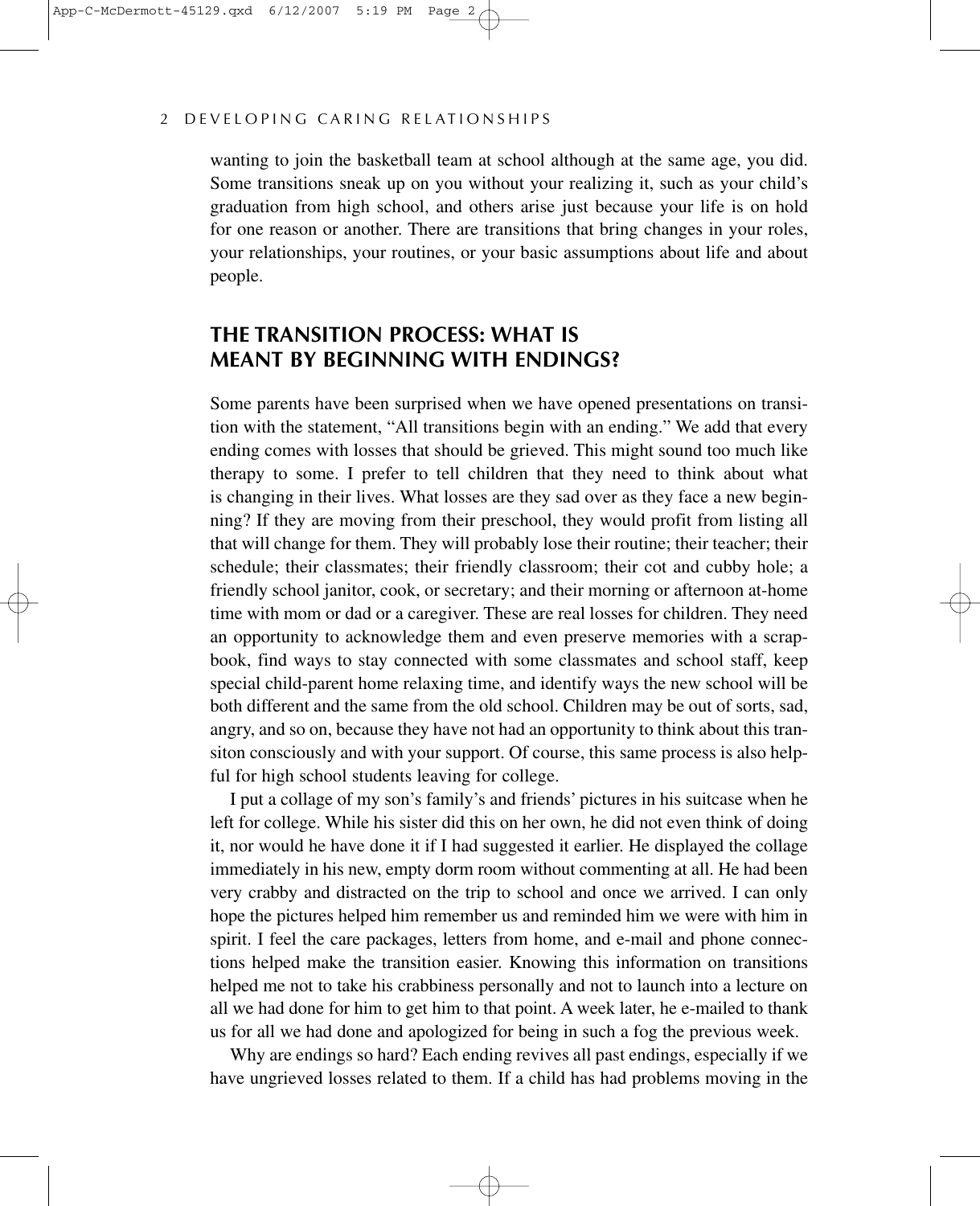past or if you had problems moving when you were a child, these feelings may reemerge with any move to a new school. But if those endings are faced and those losses acknowledged, they can lead to personal growth. It is also helpful if we become more aware of our own style of dealing with endings. Do we move through them abruptly? Do we prolong them or avoid them altogether? It is helpful as well for parents to know their children's style of dealing with endings.

Naturally, children have several expected developmental transitions with the movement from one grade level to the next. With a change of schools (moving from elementary school to middle school or moving from middle school to high school), the transition includes more potential endings and more potential losses to be grieved. I recall my oldest son moving from kindergarten to a class with desks and a uniform, which included a tie and blazer. He was very excited all summer, and then 5 minutes before class began in the fall, he pulled off the tie in a panic. It seemed to signify the end of fun and the beginning of school as work. (With the assistance of a very understanding first-grade teacher, he soon found school was still fun.) The information on transitions helped me anticipate this behavior.

Parents also face many nonnormative and off-time transitions, such as having their children exposed to peer pressures at an early age and to violence and sexuality information in the media. With young people's reaching puberty at earlier ages and with peer pressure concerning sexuality and drug and alcohol use reaching down into the elementary grades, parents are faced with preparing their children much sooner than they themselves were prepared. Some parents are stuck in grieving the loss of innocence or loss of childhood or safety for their children. They are in a fog and cannot deal with the changes and losses their children face. It is very important to deal with these "off-time transitions" and provide children with the needed information and decision-making strategies for all of these anticipated and unanticipated events.

### **WHAT ARE SOME OF THE LOSSES INVOLVED IN THESE ENDINGS?**

The losses associated with the endings can be of several types. Mitchell and Anderson, in *All Our Losses, All Our Griefs,* have identified the following categories: material losses (loss of a physical object), relationship losses (loss of those opportunities in which we relate ourselves to others), intrapsychic losses (loss of an image of oneself or of what might have been), functional losses (loss of some physical function of the body), role losses (loss of a specific social role or of one's accustomed place in a social network), or systemic losses (loss of part of a system as a whole—such as the "family system"). Mitchell and Anderson also identify variables associated with these losses. Are the losses avoidable or unavoidable?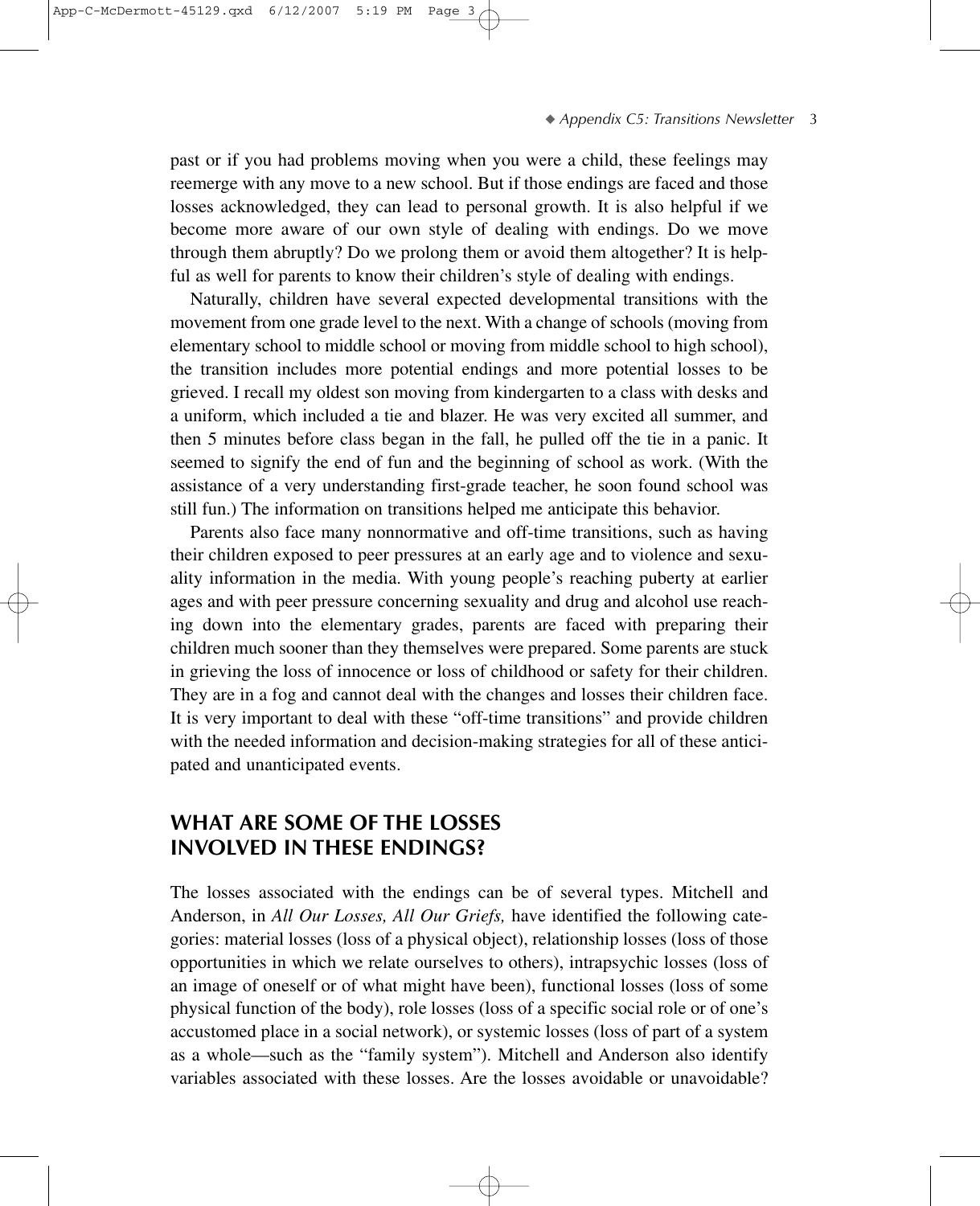#### 4 DEVELOPING CARING RELATIONSHIPS

Are they temporary or permanent? Are they actual or imagined? Are they anticipated or unanticipated? And finally, there are issues regarding who is leaving and who is being left.

Often teens leaving for college begin to disparage everything their family does and almost imply that the family has abandoned them by being so unresponsive or difficult. Thus, the child avoids being the one leaving home and becomes the one left by the family. I recall my always congenial daughter becoming uncharacteristically crabby the month before her freshman year in college. We could do nothing right. She couldn't wait to get away from us. Once she got to college and saw we were very happy for her and actually able to survive without her, she returned to her cheerful self. The information on transitions prepared us for her unexpected behavior. We must also recall that the level of grief is proportional to the level of attachment to what has been lost. The more attached one is to what has been lost, the more intense the grieving process will be.

#### **WHAT IS THIS "LIMINAL STAGE" BETWEEN ENDINGS AND BEGINNINGS?**

The in-between state, or the "period of liminality," is the heart of any transition. This is where all the work is done. The liminal period starts with a feeling of being in a fog, which many students and parents experience during the first week at a new school. There may be an inability to concentrate; a feeling of being edgy and confrontational; a testing of relationships—either by distancing oneself or by becoming overly demanding; an underlying sense of anger; a drain of energy; or a feeling of being isolated, not understood, and lonely. Even after all the endings are identified and the associated losses grieved, a feeling may persist of being unable to make meaning in one's life or of nothing making much sense. The challenge of the liminal period is to identify what has changed and what has not changed, let go of the past, grieve the losses, and look toward the new beginning. It is important to know that the feelings of confusion will eventually end.

#### **WHAT WILL THE NEW BEGINNING BE LIKE?**

The final part of the transitional process is the new beginning. This is the easy part. But one caution about new beginnings: They can bring on conflict within ourselves and with others. Our sense of who we were may come into conflict with whom we have become. Also, with the change of any one person in a relationship, the relationship itself may need to adjust or change. This can be met with resistance from others if they have a vested interest in your remaining the same. Every transition